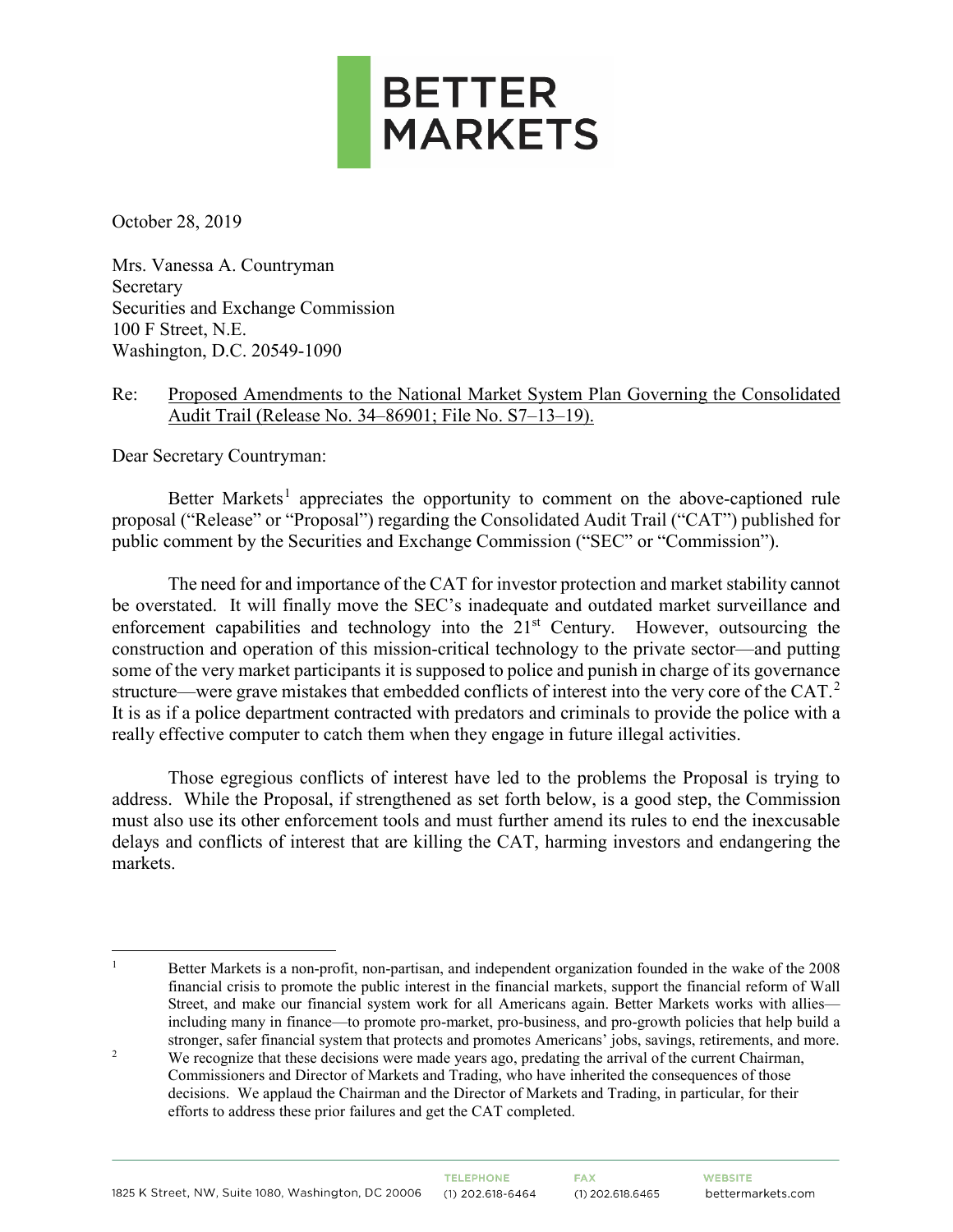Specifically, the Release<sup>[3](#page-1-0)</sup> proposes to  $(1)$  impose public transparency requirements on the self-regulatory organizations ("SROs" or "Plan Participants") that are participants to the CAT National Market System Plan ("CAT NMS Plan"); (2) require that the SROs "file with the Commission and publish a complete implementation plan for the CAT and quarterly progress reports, each of which must be approved by a supermajority vote of the Operating Committee of CAT NMS, and; (3) impose certain "financial accountability" measures in the event the CAT NMS fails to meet the new implementation deadlines.<sup>[4](#page-1-1)</sup> The Commission argues "that increased transparency through formalized and public documentation of the Participants' implementation progress will increase the Participants' accountability for the efficient completion of CAT," and "that modifying the CAT NMS Plan to require additional financial accountability to meet implementation deadlines is appropriate to achieve the CAT's timely completion."[5](#page-1-2)

Our comments below will address the policy questions in the Release, but we will also offer comments on why the Proposal is woefully inadequate and possibly counterproductive given the significant challenges the CAT is facing.

### SUMMARY

Because it is so important to investors and our markets, Better Markets has been a stalwart advocate for a robust, comprehensive, real-time CAT from the beginning.<sup>[6](#page-1-3)</sup> Now, almost ten years

[https://bettermarkets.com/sites/default/files/Ltr%20SEC%20Chair%20Clayton%20re%20CAT%2011-15-](https://bettermarkets.com/sites/default/files/Ltr%20SEC%20Chair%20Clayton%20re%20CAT%2011-15-17.pdf) [17.pdf](https://bettermarkets.com/sites/default/files/Ltr%20SEC%20Chair%20Clayton%20re%20CAT%2011-15-17.pdf) ("**Better Markets Letter 2**"); *see* also Better Markets Blog Post Encouraging the SEC to Stay the Course on CAT and implement it swiftly (January 18, 2018) *available* at

<span id="page-1-0"></span><sup>&</sup>lt;sup>3</sup> See Proposed Amendments to the National Market System Plan Governing the Consolidated Audit Trail. Release No. 34–86901; File No. S7–13–19, 84 Fed. Reg. 48458 (September 9, 2019) *available* at [https://www.federalregister.gov/documents/2019/09/13/2019-19852/proposed-amendments-to-the-national](https://www.federalregister.gov/documents/2019/09/13/2019-19852/proposed-amendments-to-the-national-market-system-plan-governing-the-consolidated-audit-trail)market-system-plan-governing-the-consolidated-audit-trail.<br>
<sup>4</sup> See Release at 48458.<br>
<sup>5</sup> See Release at 48460.<br>
<sup>6</sup> See Better Markets Newsletter Discussing the Need for a CAT (August 13, 2014), *available* at

<span id="page-1-1"></span>

<span id="page-1-3"></span><span id="page-1-2"></span>

[https://bettermarkets.com/newsroom/financial-reform-newsletter-august-12-2014;](https://bettermarkets.com/newsroom/financial-reform-newsletter-august-12-2014) *see* also, Better Markets Press Release applauding Senator Mark Warner's efforts on CAT (August 13, 2016), *available* at [https://bettermarkets.com/newsroom/better-markets-applauds-sen-mark-warner%E2%80%99s-demand-sec](https://bettermarkets.com/newsroom/better-markets-applauds-sen-mark-warner%E2%80%99s-demand-sec-act-long-overdue-consolidated-audit)[act-long-overdue-consolidated-audit;](https://bettermarkets.com/newsroom/better-markets-applauds-sen-mark-warner%E2%80%99s-demand-sec-act-long-overdue-consolidated-audit) *see* also Better Markets Comment Letter in Response to CAT NMS Plan (July 18, 2015), *available* a[t https://bettermarkets.com/sites/default/files/CL%20-%20SEC%20-](https://bettermarkets.com/sites/default/files/CL%20-%20SEC%20-%20Consolidated%20Audit%20Trial%207-18-2016.pdf) [%20Consolidated%20Audit%20Trial%207-18-2016.pdf](https://bettermarkets.com/sites/default/files/CL%20-%20SEC%20-%20Consolidated%20Audit%20Trial%207-18-2016.pdf) ("**Better Markets Letter 1**"); *see* also Better Markets Press Release raising disappointment on the final CAT Plan Approval (November 15, 2016), *available* at [https://bettermarkets.com/newsroom/cat-plan-fails-protect-investors-rid-market-disruptive-and](https://bettermarkets.com/newsroom/cat-plan-fails-protect-investors-rid-market-disruptive-and-manipulative-practices)[manipulative-practices;](https://bettermarkets.com/newsroom/cat-plan-fails-protect-investors-rid-market-disruptive-and-manipulative-practices) *see* also Better Markets Memo to U.S. Senate Banking Committee Members on the eve of Confirmation Hearing of SEC Commissioners highlighting the need for Senators to ask questions to nominees about the CAT (March 14, 2017), *available* a[t https://bettermarkets.com/newsroom/critical](https://bettermarkets.com/newsroom/critical-questions-should-be-asked-senate-banking-committee-confirmation-hearing-sec)[questions-should-be-asked-senate-banking-committee-confirmation-hearing-sec;](https://bettermarkets.com/newsroom/critical-questions-should-be-asked-senate-banking-committee-confirmation-hearing-sec) *see* also Better Markets letter to U.S. Senate Banking Committee calling on oversight of the SEC to implement CAT (April 14, 2017), *available* at

[https://bettermarkets.com/sites/default/files/Senate%20Banking%20Committee%20Economic%20Growth](https://bettermarkets.com/sites/default/files/Senate%20Banking%20Committee%20Economic%20Growth%20Proposals.pdf) [%20Proposals.pdf;](https://bettermarkets.com/sites/default/files/Senate%20Banking%20Committee%20Economic%20Growth%20Proposals.pdf) *see* also Better Markets op-ed in the *American Banker* "Policymakers shouldn't bail on plan to prevent next 'flash crash'" (November 8, 2017), *available* at

[https://www.americanbanker.com/opinion/policymakers-shouldnt-bail-on-plan-to-prevent-next-flash-crash;](https://www.americanbanker.com/opinion/policymakers-shouldnt-bail-on-plan-to-prevent-next-flash-crash) *see* also Better Markets letter to SEC Chairman Jay Clayton applauding his decision to not excuse implementation delay (November 15, 2017), *available* at

[https://bettermarkets.com/spotlight-series-investors-and-markets/sec-should-stay-course-cat;](https://bettermarkets.com/spotlight-series-investors-and-markets/sec-should-stay-course-cat) *see* also Better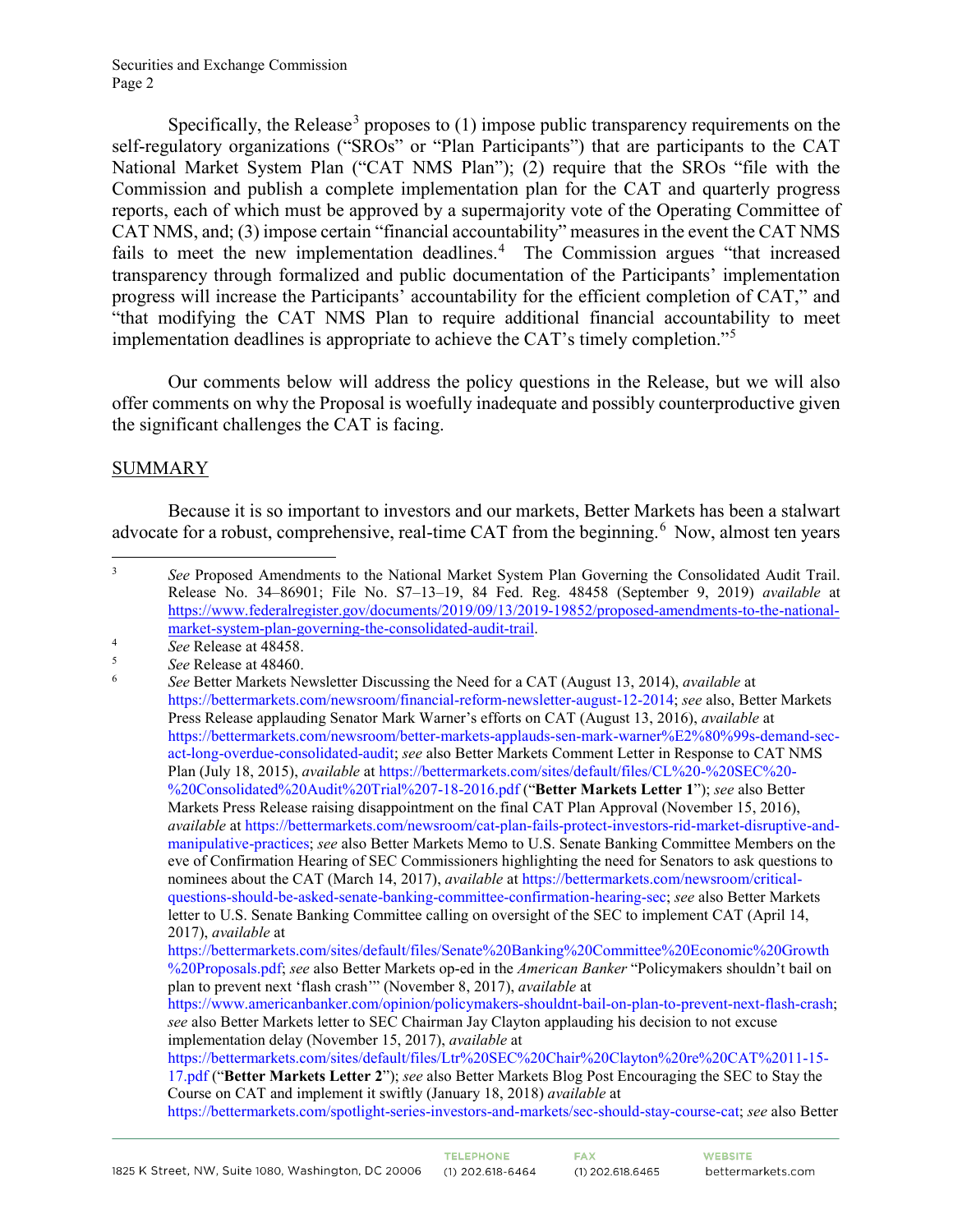Securities and Exchange Commission Page 3

after the Flash Crash, we remain hopeful, but the Commission must quickly take strong, clear action to ensure the CAT is completed and operational as soon as possible.

The CAT has the potential to be a game-changer for the SEC and revolutionize the Commission's capabilities to protect investors, facilitate capital formation and promote fair and orderly capital markets—on which job creators and savers, and indeed all Americans, depend. Therefore, we agree with the Commission that imposing transparency requirements upon the CAT NMS should improve the Commission's oversight and public's awareness of the CAT's implementation, or lack thereof. We also agree that imposing financial accountability measures on CAT NMS should increase the likelihood of the CAT's implementation. **However,** we believe the proposed accountability measures must be equally applied to Plan Participants as well as those Industry Members who contribute to any delay.

The failure to complete the CAT and have its capabilities available has significantly impaired the SEC's abilities to police the markets and has resulted in predatory practices going undetected and unpunished. There is no genuine dispute that this failure has harmed investors and our markets. Given this, the SEC should have enforced its rules, in particular Rule  $613<sup>7</sup>$  $613<sup>7</sup>$  $613<sup>7</sup>$  (which established the framework within which the CAT was supposed to have been created) and levied substantial fines on the CAT NMS to compel the completion of the CAT, as we previously argued.<sup>[8](#page-2-1)</sup> Unfortunately, the failure to impose any sanctions or penalties of any kind thus far has perversely rewarded those who have failed their duties, violated the SEC's rules, and victimized investors, in addition to leaving our markets exposed to potential catastrophic crashes.

Ignoring the powers the SEC already has and refuses to use, the Proposal purports to belatedly establish a transparency and accountability mechanism—with sanctions—but it falls far short of resolving the serious deficiencies with the CAT NMS. Therefore, the Commission must further amend Rule 613 to reform how the CAT is governed and controlled to remove some of the thus far unmitigated conflicts of interests that plague the governance of the CAT NMS.

### **COMMENTS**

## **The CAT Has the Potential to Revolutionize SEC's Capabilities to Fulfill Its Tripartite Mission.**

 Markets Blog Post on "Flash Crash Anniversary a Reminder of Why We Need CAT and Why the SEC Should Flex Its Muscle to End Industry Procrastination" (May 4, 2018), *available* at [https://bettermarkets.com/spotlight-series-investors-and-markets/flash-crash-anniversary-reminder-why](https://bettermarkets.com/spotlight-series-investors-and-markets/flash-crash-anniversary-reminder-why-we-need-cat-and-why-sec)[we-need-cat-and-why-sec;](https://bettermarkets.com/spotlight-series-investors-and-markets/flash-crash-anniversary-reminder-why-we-need-cat-and-why-sec) *see* also Better Markets Letter to SEC Chairman Clayton calling on the SEC to begin levying fines on the industry consortium for lack of compliance implementing CAT (September 24, 2018), *available* at

[https://bettermarkets.com/sites/default/files/BM%20Ltr%20to%20SEC%20Chair%20Clayton%20On%20C](https://bettermarkets.com/sites/default/files/BM%20Ltr%20to%20SEC%20Chair%20Clayton%20On%20CAT.pdf) [AT.pdf](https://bettermarkets.com/sites/default/files/BM%20Ltr%20to%20SEC%20Chair%20Clayton%20On%20CAT.pdf) ("**Better Markets Letter 3**"); *see* also Better Markets Letter to the U.S. Senate Banking Committee's 10/22/2019 hearing on "Oversight of the Status of the Consolidated Audit Trail", *available* at [https://bettermarkets.com/sites/default/files/Ltr\\_Senate\\_Banking\\_Committee\\_Hearing\\_re\\_CAT\\_10-19-](https://bettermarkets.com/sites/default/files/Ltr_Senate_Banking_Committee_Hearing_re_CAT_10-19-19_-_Final_%28002%29.pdf) 19 - Final %28002%29.pdf (October 22, 2019). For a comprehensive list of Better Markets engagement

<span id="page-2-0"></span>on CAT, please *see* [https://bettermarkets.com/Where-Is-The-CAT.](https://bettermarkets.com/Where-Is-The-CAT) 7 *See* "Rule 613 (Consolidated Audit Trail)", *available* at [https://www.sec.gov/divisions/marketreg/rule613](https://www.sec.gov/divisions/marketreg/rule613-info.htm) [info.htm.](https://www.sec.gov/divisions/marketreg/rule613-info.htm)

<span id="page-2-1"></span><sup>8</sup> *See* fn. 6, *ibid*, Better Markets Letter 3.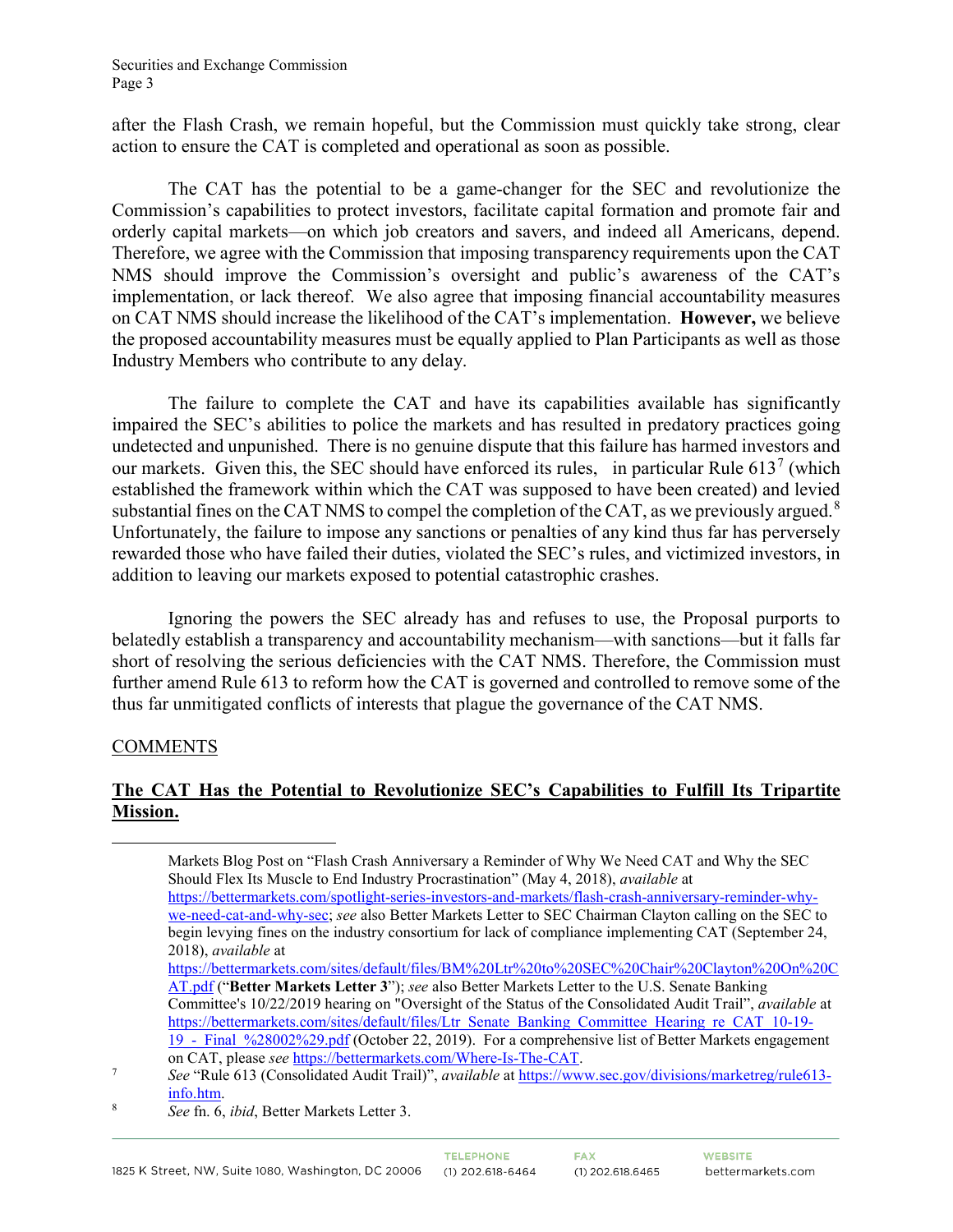Better Markets has—for many years—supported the Commission's efforts to create the  $CAT.^9$  $CAT.^9$  As is well known, the CAT has the potential to be a game-changer for the SEC and revolutionize the Commission's capabilities to protect investors, facilitate capital formation and promote fair and orderly capital markets—on which job creators and savers, and indeed all Americans, depend. If completed, the CAT will serve two critical and long-overdue functions: enable the SEC to reduce, manage, and better understand market disruptions and crashes as well as identify, deter, and punish illegal manipulations and other predatory and trading abuses—all for the benefit investors and our markets.

Those functions are vital because investor confidence and trust are the foundations upon which capital markets are build and provide investment opportunities to savers and retirees. Yet, today, almost ten years after the "Flash Crash," we remain at grave risk of another one, which will crush confidence of investors and damage our capital formation capability for years to come.

Our markets are moving at the  $21<sup>st</sup>$  Century speed of milliseconds, but our regulators are too often hopelessly stuck with technology better suited to the horse and buggy era of the  $19<sup>th</sup>$ Century. The CAT could change all that and catapult investor protection into the 21<sup>st</sup> Century. However, the CAT is currently bogged down in conflicts of interest at its governance level and the Plan Processors appear to be taking advantage of inexcusable regulatory inaction.

## **The CAT NMS Consortium Is Harming Investors and the Commission Has Authority to Hold The CAT NMS Accountable, and Must Do So; Not Doing So Incentivizes The CAT NMS Consortium to Continue to Violate Commission Rules.**

Due to the secrecy of the CAT NMS consortium, and SEC's incomprehensible and inexcusable indecision to not compel transparency thus far, not much is publicly known why the CAT is still not up and running. From the little that is known, the initial Plan Processor, Thesys CAT, a subsidiary of Thesys Technologies, Inc., repeatedly failed to meet deadlines set in CAT NMS Plan and SEC Rule 613. As outlined in the Release, as of this writing, the CAT NMS has missed—**without providing** *any* **public explanation—**the following deadlines:<sup>[10](#page-3-1)</sup>

- The November 15, 2017 milestone completion date for the Plan Processor publishing final technical specifications for the submission of order data for Industry Members;
- The May 15, 2018 milestone completion date for the Plan Processor publishing technical specifications for Industry Member submission of customer data;
- The May 15, 2018 milestone completion date for the Plan Processor making the testing environment available on a voluntary basis and beginning connectivity testing and accepting order data from Industry Members for testing purposes;

<span id="page-3-1"></span><span id="page-3-0"></span> <sup>9</sup> *See* fn. 6, *ibid.* 

<sup>10</sup> Neither the Release nor the three testimonies offered at the recently held U.S. Senate Banking Committee hearing on "Oversight of the Status of the Consolidated Audit Trail" nor *any* other SEC or CAT NMS statements have offered any explanation regarding the reasons for the failure to complete the CAT.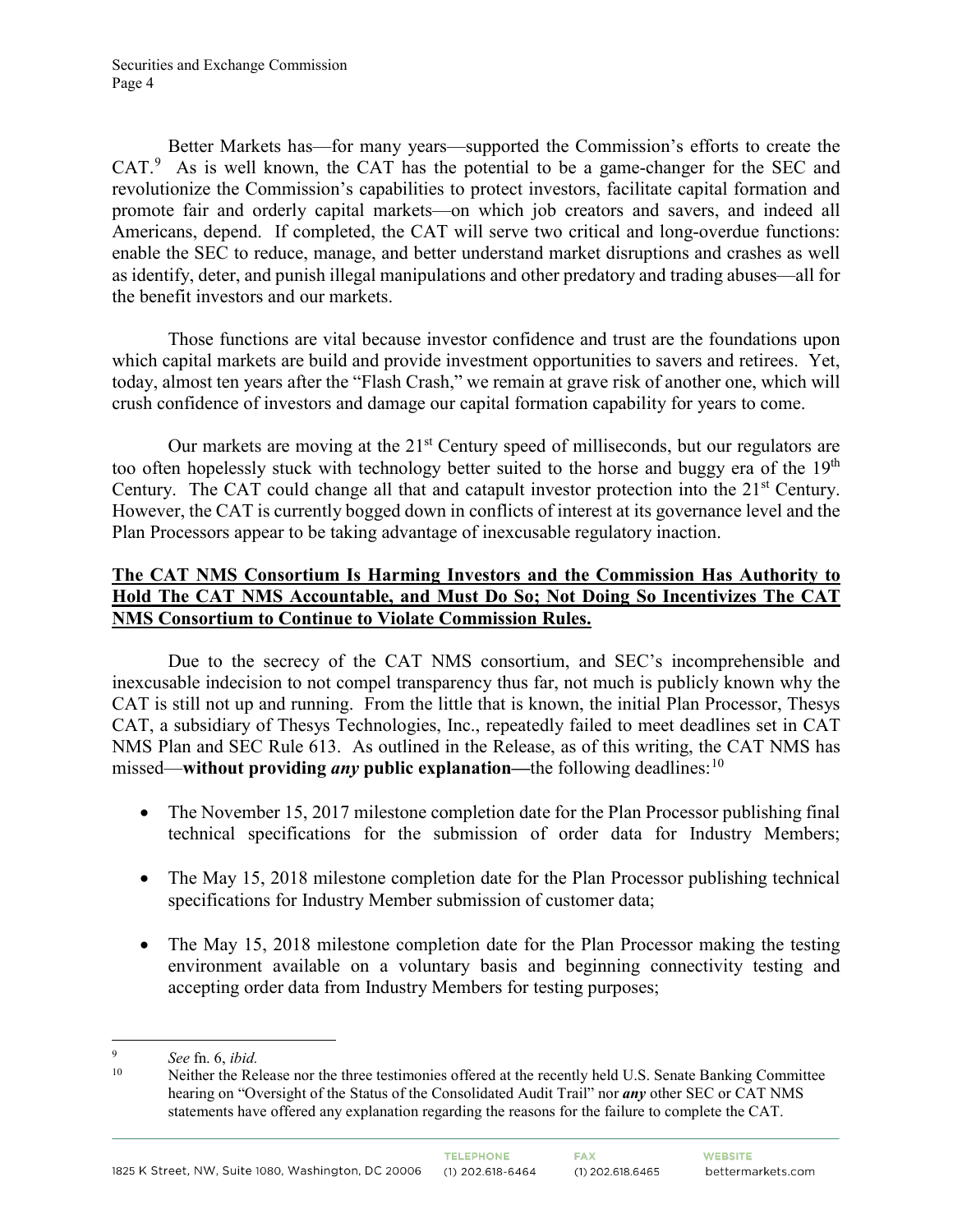- The August 15, 2018 milestone completion date for Industry Member order submission testing;
- The October 15, 2018 milestone completion date for Industry Member reporting of customer information to the Central Repository;
- The November 15, 2018 deadline for full Industry Member reporting.  $^{11}$  $^{11}$  $^{11}$

When the CAT NMS requested that the Commission extend the November 15, 2017 deadline for the CAT system to come online and receive data from exchanges and FINRA, the SEC—correctly, in our view<sup>[12](#page-4-1)</sup>—declined to provide the CAT NMS such a "no action" letter which would have in effect blessed their non-compliance with the SEC Rule 613. The public understood from this action that the SEC was signaling that the agency reserved the right to bring enforcement proceedings against the CAT NMS consortium for non-compliance.

However, after those initially promising steps to ensure that the SEC would hold the CAT NMS consortium accountable for their non-compliance with the SEC Rule 613 deadline, the SEC's oversight of this important issue lapsed. Despite repeatedly, flagrantly and openly violating SEC rules without any valid or compelling reasons (which should not matter anyway), the CAT NMS consortium has never been held accountable or punished in any way.

As we had detailed in a letter to the SEC Chairman in September 2018,<sup>[13](#page-4-2)</sup> the SEC had ample authority to compel compliance of Rule 613. In addition to the SEC's general authority to enforce compliances of the securities laws and rules, the specific SEC rule that gave birth to the CAT NMS (SEC Rule 613) itself includes a provision mandating compliance by the industrymembers that comprise the CAT NMS and specifies that non-compliance could result in fines. Rule 613 states clearly:

*(h) Compliance by national securities exchanges and national securities associations.*

*(1) Each national securities exchange and national securities association shall comply with the provisions of the national market system plan approved by the Commission.*

*(2) Any failure by a national securities exchange or national securities association to comply with the provisions of the national market system plan approved by the Commission shall be considered a violation of this section.*

*(3) The national market system plan submitted pursuant to this section shall include a mechanism to ensure compliance by the sponsors of the plan with the requirements of any approved plan. Such enforcement mechanism may include penalties where appropriate.[14](#page-4-3)*

Such a requirement was fundamental to the SEC's decision to outsource this mission-critical system to the private sector in the first place. After all, it has been obvious since the decision was

<span id="page-4-0"></span> <sup>11</sup> *See* Release at 48460.

<span id="page-4-2"></span><span id="page-4-1"></span><sup>12</sup> *See* fn. 6, *ibid.,* Better Markets Letter 2. 13 *See* fn. 6, *ibid.,* Better Markets Letter 3, incorporated as if fully set for herein. 14 *See* 17 C.F.R. § 242.613(h).

<span id="page-4-3"></span>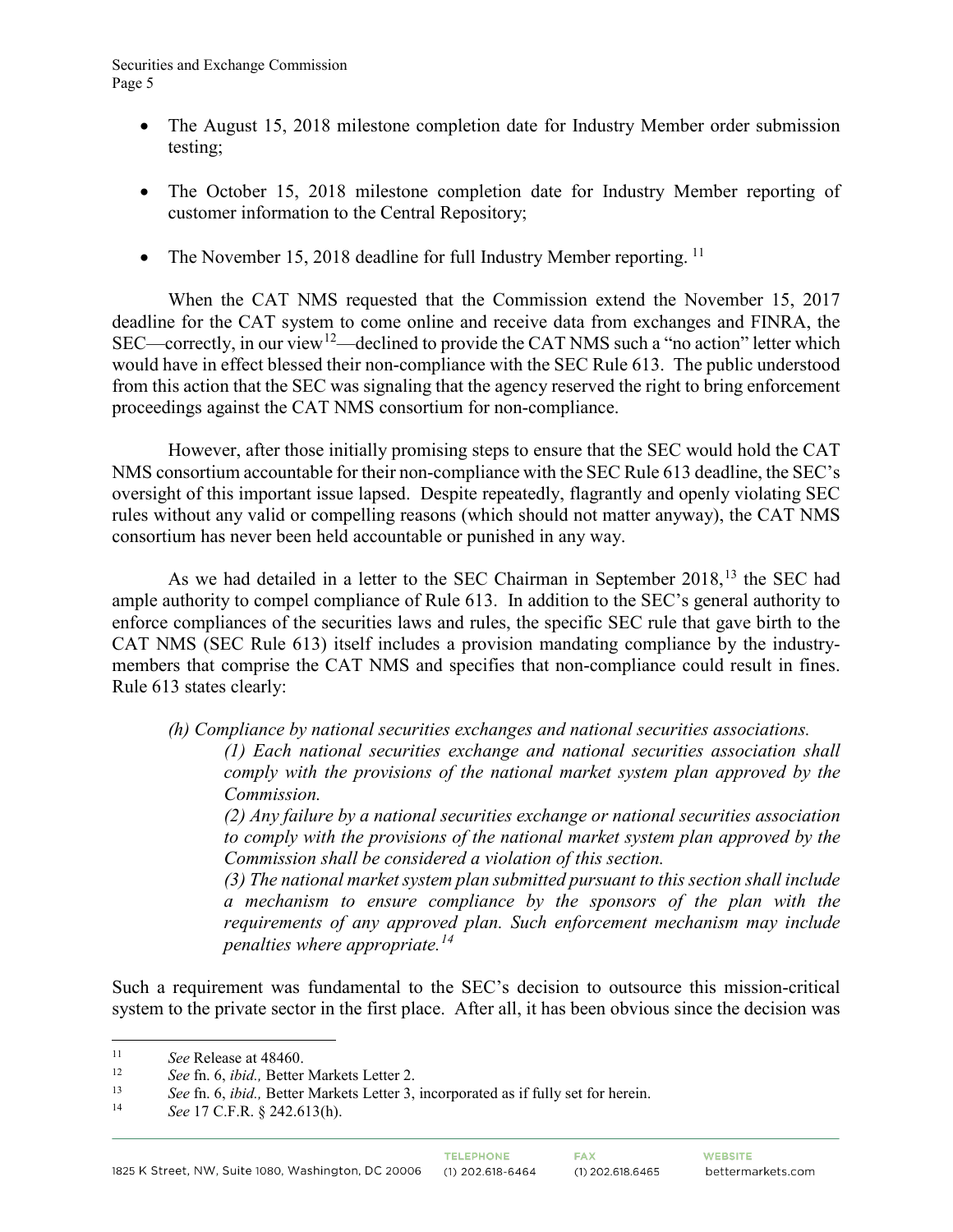made to outsource the CAT to the private sector that there were going to be serious conflicts of interest and enormous incentives for at least some industry members to delay, weaken or kill the CAT before it ever came on line (as previously detailed by Better Markets<sup>[15](#page-5-0)</sup>).

That is why the Commission specifically armed itself with appropriate and effective regulatory tools to encourage and, if need be, compel the implementation of the CAT according to the approved timelines and standards. In particular, the phrase "may include penalties where appropriate" was a considered decision by the Commission. This phrase was absent in the 2010 Proposed Rule 613 but was specifically included in the 2012 Final Rule 613. In the Adopting Release for the Final Rule 613, the Commission argued—rightly so—

"…that a penalty provision could provide an incentive for each SRO [self-regulatory organization, *i.e.,* stock exchanges that comprise the CAT NMS consortium] to comply with all the provisions of the NMS plan because each SRO will seek to avoid incurring any penalty under the Rule. The incentive to avoid a penalty could also reduce the risk of non-compliance with the Rule."<sup>[16](#page-5-1)</sup>

Thus, the SEC was forearmed, and the industry was specifically forewarned.

It was, however, all for naught. As was predictable and foreseen, the industry-dominated and conflicted consortium failed repeatedly to meet its legal obligations, indefensibly putting investors and markets at risk. Not coincidentally, these actions also simultaneously made sure that the SEC cops on the beat remained unequipped and, therefore, incapable of effectively monitoring and policing their activities. Nevertheless, the SEC has repeatedly failed to use its authority, enforce the law or hold the lawbreakers accountable.

Given the critical nature of the CAT, the specific statutory authorization, and the consortium's inexcusable conduct, the SEC should have levied substantial daily fines for every day of non-compliance. After all, the industry was on notice and the SEC had already been more than accommodating, but its rule was and remained nonetheless unjustifiably violated. Moreover, every day of delay was another day investors were at risk. This is the precise circumstance anticipated by the SEC and provided for in its rule. The failure of the SEC to act has gutted the rule, nullified the purpose for the provision, removed the risk of a penalty and, therefore, any incentive for compliance.

# **Transparency Measures Are Vital and Must be Enacted. They Must Apply Not Only to Implementation Phase But Also Upgrades.**

We agree with the Commission that requiring the CAT NMS to create and publicize a detailed timeline with concrete deadlines (as set in the Proposal) would prod the consortium and the new Plan Processor, FINRA CAT, to progress towards implementation. We believe this timeline should be prominently publicized on the CAT NMS's website. It would be beneficial if the SEC also creates a "Spotlight" webpage (as it has for many subjects, such as the Investor

<span id="page-5-0"></span> <sup>15</sup> *See* fn. 6 *ibid.*

<span id="page-5-1"></span><sup>16</sup> *See* Adopting Release (Release No. 34-67457; File No. S7-11-10), p.235, *available* at [https://www.sec.gov/rules/final/2012/34-67457.pdf.](https://www.sec.gov/rules/final/2012/34-67457.pdf)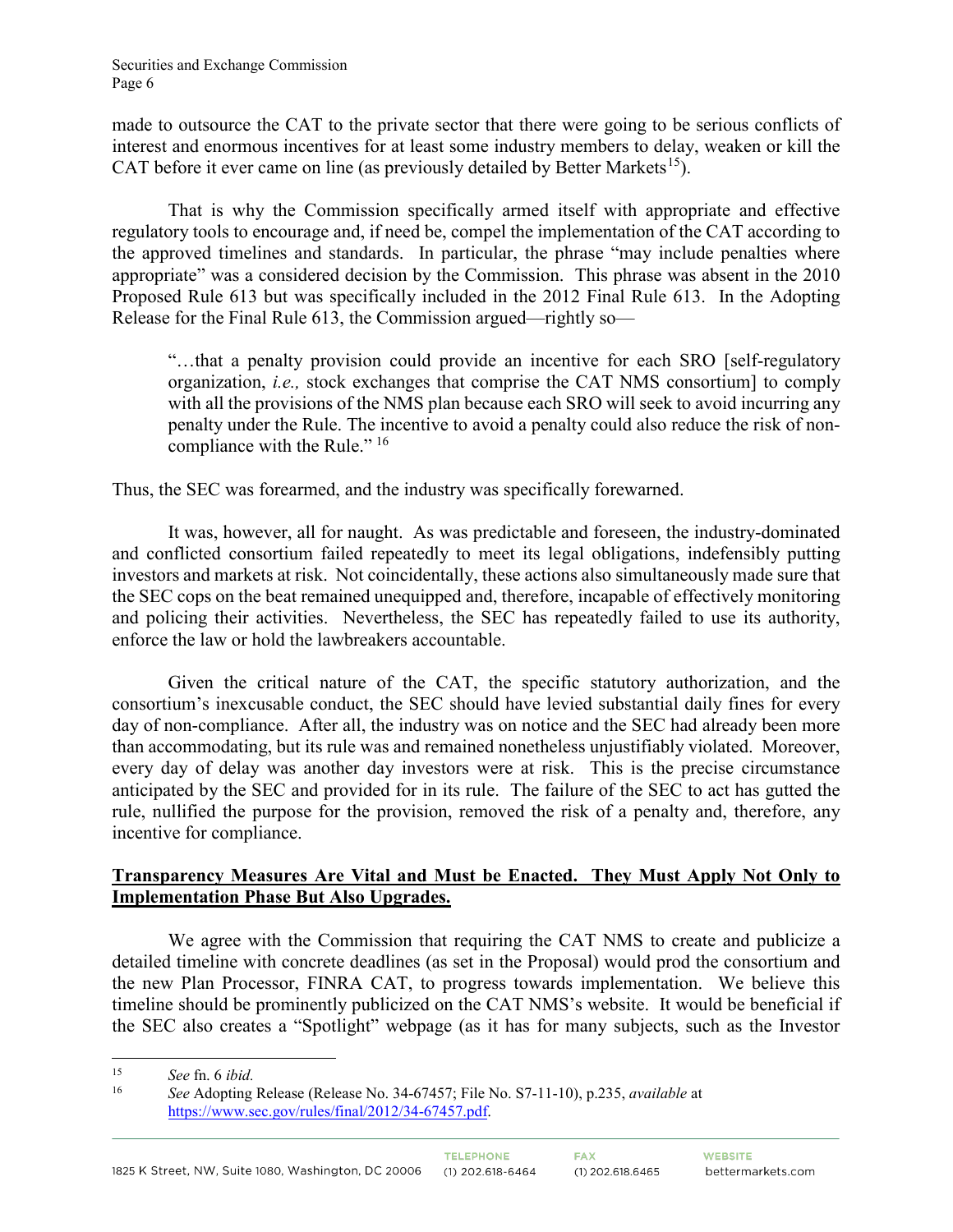#### Securities and Exchange Commission Page 7

Advisory Committee, Dodd-Frank Implementation, etc.) and host this timeline along with all other CAT related filings, notices, and Commission actions. A one-stop webpage should enable investors, market participants, journalists, Members of Congress, and all other interested parties, to remain informed of the progress, or lack thereof, of the CAT's implementation.

We agree with the Commission that quarterly detailed reporting is appropriate and would provide useful information to all interested parties. These quarterly reports would also provide an early-warning to the Commission and interested-parties about possible upcoming failures to meet any of the regulatory milestones, and enable the Commission to increase its oversight to ensure that the CAT NMS remains on track.

We further urge the Commission to require the same timeline publication and quarterly reports on progress to apply beyond just the implementation phase. The same transparency requirements would be useful when the CAT NMS establishes upgrades schedules. For example, if—and hopefully when—the CAT NMS decides to include futures data, or shortening of the reporting requirements, or increasing the resolution of time granularity, etc., creating a detailed timeline and milestones, accompanied by related quarterly reports would achieve the same public policy benefits as noted above (and discussed in the Release).

# **The Financial Accountability Measures May Permit Some Industry Members to Strategically Cause Delays So As to Avoid Reimbursing the CAT NMS. Therefore, They Must Be Equally Applied to Both Plan Participants and Industry Members.**

The Commission proposes to impose what it calls "financial accountability" measures upon the CAT NMS whenever it fails to meet certain deadlines set in the Proposal. Particularly, the Commission proposes to divide the full implementation of the CAT into four distinct phases:

- 1. Initial Industry Member Core Equity Reporting: completion deadline, April 30,  $2020$ ;<sup>[17](#page-6-0)</sup>
- 2. Full Implementation of Core Equity Reporting Requirements: completion deadline, December 31, 2020;<sup>[18](#page-6-1)</sup>
- 3. Full Availability and Regulatory Utilization of Transaction Database Functionality: completion deadline, December 31,  $2021$ ,  $^{19}$  $^{19}$  $^{19}$  and;
- 4. Full Implementation of the CAT NMS Plan Requirements.<sup>[20](#page-6-3)</sup>

For each of these phases, the Commission proposes a schedule of ratcheting "financial accountability" measures in that the CAT NMS would be unable to recoup some (and up to 100%) of the expenses it has undergone in implementing the particular phase, *if* it is fails to implement the required features and modules of the CAT by the dates applicable to the particular phase. For example, if the CAT NMS fails to meet the deadline of April 30, 2020 of Phase 1 by less than 60 days, it will only be able to recoup from Industry Members 75% of expenses it has expended for Phase 1. Similarly, if the CAT NMS fails the deadline by more than 60 but less than 120 days,

<span id="page-6-0"></span><sup>17</sup> *See* Release at 48466.

<span id="page-6-1"></span><sup>18</sup> *See* Release at 48467.

<span id="page-6-3"></span><span id="page-6-2"></span><sup>&</sup>lt;sup>19</sup> *See* Release at 48468.<br><sup>20</sup> *See Pelasse at 48460* 

<sup>20</sup> *See* Release at 48469.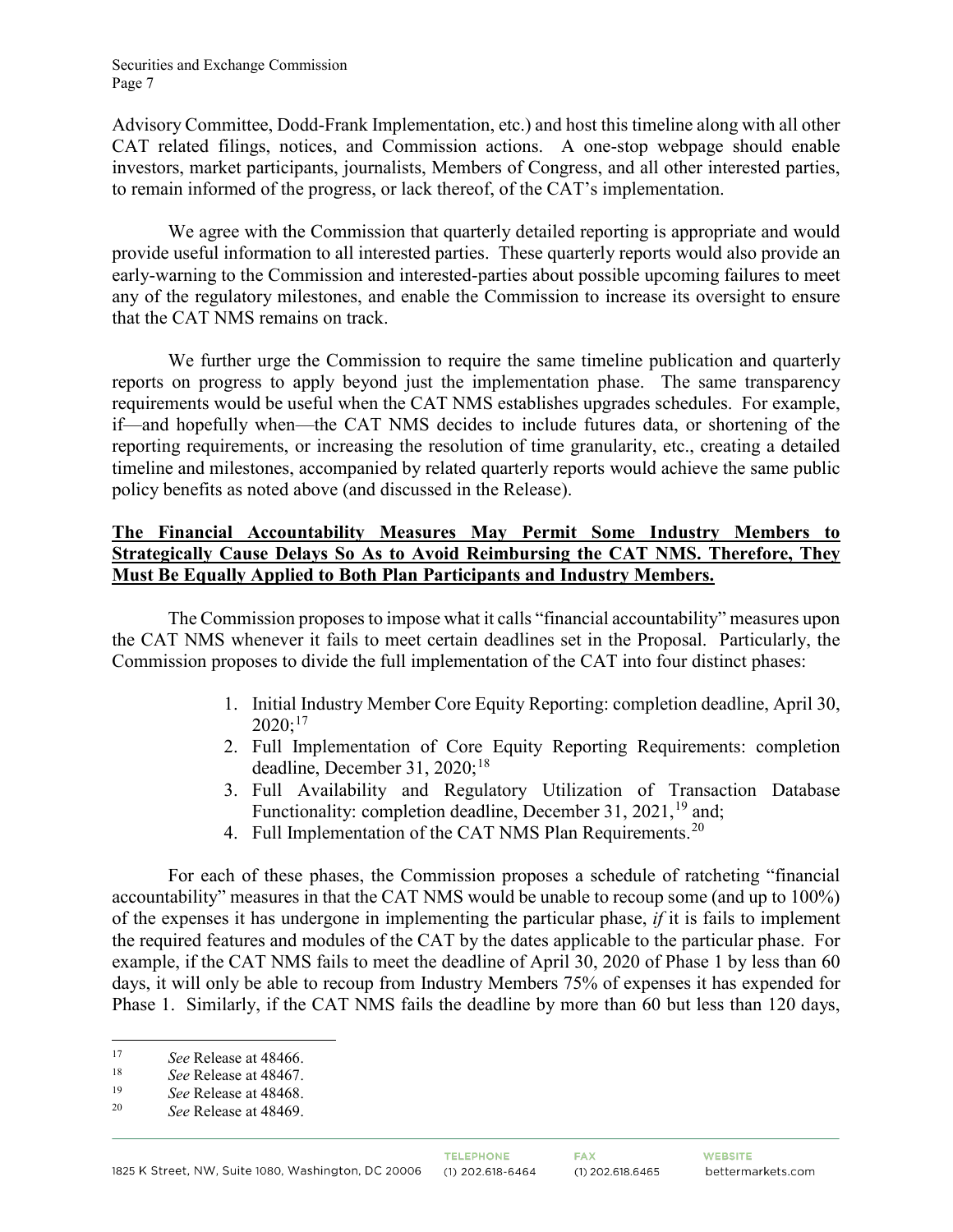then it could recoup from Industry Members only 50% of the expenses for Phase 1. Finally, if the CAT NMS fails the deadline by more than 180 days, it cannot recoup **any** expense from Industry Members, therefore, the entirety of the expenses for Phase 1 would be borne by Plan Participants. With slight differences, the same "financial accountability" measure apply to the other phases of the CAT implementation.

We agree with the Commission that this mechanism can serve as an effective tool to compel the Plan Participants to implement the CAT before the new deadlines. However, we nonetheless have serious concerns that the mechanism, as proposed, would be subject to gaming by Industry Members who stand to benefit from delays, but would not suffer the consequences of the delays they cause

As we have argued above, we believe at least some in the industry benefit from the fragmented market structure and lack of regulatory capabilities in detecting manipulation and other predatory behavior. These Industry Members do not have an incentive for the SEC or any regulator to have the revolutionary capabilities of the CAT. These Industry Members' commercial interests will directly suffer, and some might even face an existential threat, if the CAT is operational and it detects, and the SEC punishes, predatory and illegal conduct. Additionally, even for those Industry Members who do not engage in practices that may be detected and punished by a regulator armed with a powerful tool like the CAT, knowing that they stand to materially benefit from delays to the CAT's implementation—since they will not fully reimburse the CAT NMS for the expenses—they will have incentives to strategically cause delays.

All these Industry Members, through the formal channels like the Development Advisory Committee or the Industry Advisory Committee, have effective means to delay the implementation by objecting to, for example, specifications and other technical standards set by the CAT NMS. They could also simply coalesce and strategically delay implementation on their end, by claiming, for example, lack of resources or technical capability, inability to install necessary "pipelines" used to report data to the CAT system, or other myriad of seemingly technical or legitimate excuses however pretextual.

As is proposed, the Release does not consider or address **any** of these possible incentives and the resulting strategic maneuvers and gamesmanship that could result. Given the miserable history of the CAT implementation, and the above mentioned obvious economic incentives, the Commission should not take for granted any realistic machinations, and therefore should ensure that the "financial accountability" measures are not placed on the wrong parties. We therefore urge the Commission to amend these provisions so that, in a case of delays, they can be fairly applied upon parties that are in fact responsible for the delay.

For example, if Industry Members have caused or contributed the delay, they should bear the financial penalty, and not the Plan Participants. One potential mechanism by which the Commission could determine which parties to apply the "financial accountability" measures to after the CAT NMS fails to meet a deadline would be to encourage *any* member of the CAT NMS consortium (without the need for a vote by the consortium) to submit to the Commission information regarding who or what caused or contributed to the delay. The Commission could provide for a very short period of time for Industry Member(s) or others to respond to the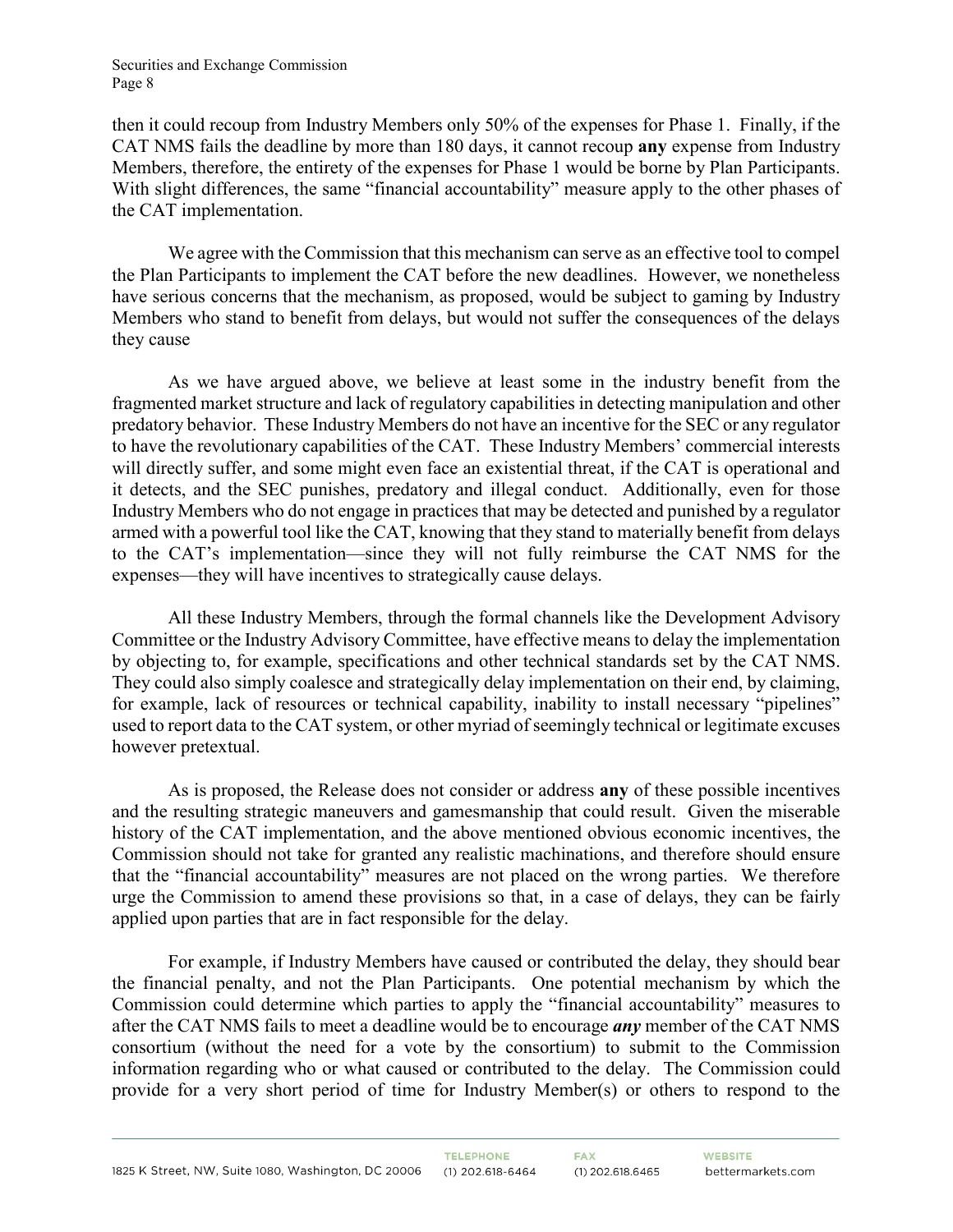information submitted. The Commission, or its designated staff, would then determine the cause(s) of the delay and impose the "financial accountability" measures accordingly.

Importantly, the exact mechanism is less important than the "financial accountability" measures be substantial; the SEC being serious about taking meaningful action quickly; and, the process being transparent and having integrity. That should be sufficient to deter Industry Members or others from secretly sabotaging the CAT. Sunlight is the best disinfectant, but money (in this context) is the best motivator. If investors are ever to benefit from a CAT that lives up to its potential, the SEC simply must take stronger action to correctly identify the problem actors and punish them into compliance.

# **The Commission Must Further Amend Rule 613 to Improve the Governance of the CAT NMS and Its Technical Capabilities.**

While most of the reforms in the Proposal are laudable (and long-overdue), they do nothing to address the foundational flaw that embeds the industry's conflicts of interest throughout the consortium and governance of the CAT. Moreover, as we noted above, they may actually incentivize inappropriate strategic behavior by some members of the consortium to cause future delays.

The CAT is owned, controlled, and operated by the for-profit industry, which is riddled with conflicts of interest, rather than the SEC which is statutorily required to prioritize the public interest. Under the SEC's approved plan, the CAT is funded by industry. Its data will be accessible to the Plan Participants that manage the private corporation that will have formal ownership of the CAT. Some of these Plan Participants are affiliated with broker-dealers and some of them have a long rap-sheet for violating SEC rules and securities laws.<sup>[21](#page-8-0)</sup> The SEC will have access to this data for regulatory purposes only. As a threshold matter (and as we have argued through-out this letter and previously<sup>[22](#page-8-1)</sup>), for-profit businesses should not be put in charge of and in control of the CAT and its data, which will contain information that would have commercial value for any for-profit company seeking to maximize profits (as opposed to the SEC with its mission of upholding the public interest).

To avoid more years of disappointment, failure and non-compliance, the SEC must promptly reform the Plan's organizational and governance structure. The SEC may choose to retain the building of the CAT system by an outside entity, such as FINRA CAT, but it must host the system in-house, under its direct and sole control, retaining the prerogative to grant (or deny) access of the data to non-broker-dealer affiliated SROs. If the Commission believes it is necessary and appropriate, the Commission may enlist the already formed Development Advisory Group (DAG) and the Industry Advisory Committee to support and advise the Commission.

<span id="page-8-0"></span> <sup>21</sup> *See,* for example, "SEC Charges Direct Edge Exchanges [owned by BATS Exchange] With Failing to Properly Describe Order Types." Penalty: at least \$14 million. See, also, "SEC Charges NYSE, NYSE ARCA, and NYSE MKT for Repeated Failures to Operate in Accordance With Exchange Rules." Penalty: at least \$4.5 million. See, also, "SEC Charges NASDAQ for Failures During Facebook IPO." Penalty: at least \$10 million. See, also, "SEC Charges New York Stock Exchange for Improper Distribution of Market Data." Penalty: at least \$5 million.

<span id="page-8-1"></span><sup>22</sup> *See* fn. 6, *ibid.*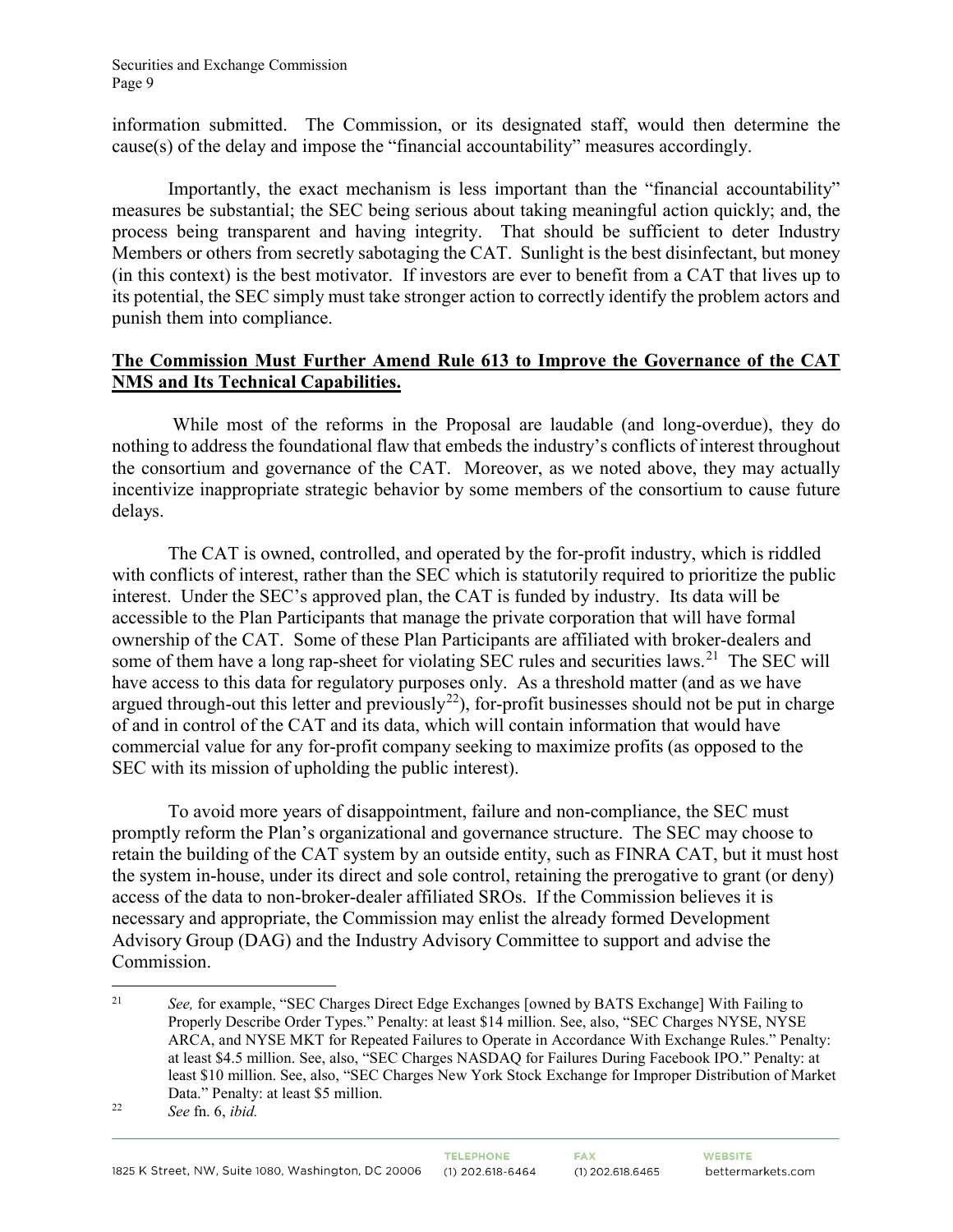In the alternative, the industry's conflicts of interest must be eliminated or mitigated, or failure will be the inevitable outcome. To that end, the SEC must reconstitute the governance structure to reduce the industry's and SROs' dominance and increase the SEC's and public's representation in the governance of the CAT NMS, LLC, specifically—

- The Commission must alter the charter and corporate identity of the CAT NMS, turning it into a not-for-profit organization, and align its mission to that of the SEC. As currently constituted, the CAT is a for-profit corporation with no discernable organizational mission. The CAT, as envisioned by the Commission, called for by Members of Congress, and championed by other investor advocates, promises to be a mission-critical tool and database to be used to protect investors and promote market integrity. Its charter must reflect that mission and purpose.
- The not-for-profit then must be led by a Board, the majority of which will be strictly independent directors with impeccable reputations and integrity. The benefits of including independent board members on corporate boards has been extensively studied. Independent board members increase a firm's operating performance,  $2<sup>3</sup>$ companies with independent board members are more innovative,  $24$  and, firms with independent board members more effectively hold CEOs and other executives accountable.<sup>[25](#page-9-2)</sup> All firms that issue registered securities in the U.S. (public companies, investment companies, etc.) are required to have some independent board members. Additionally, all quasi-governmental bodies regulating the securities markets have board members that represent the public interest and are independent of the industry they regulate. For example, FINRA, the Municipal Securities Rulemaking Board (MSRB), and the Public Company Accounting Oversight Board (PCAOB) all have majority public, independent board members (in the cases of FINRA and MSRB) and **all** independent board members, in the case of PCAOB. There is no compelling reason why the CAT NMS—responsible for creating and operating the most powerful regulatory tool and repository of information in SEC's history—should not have majority independent board members who pursue investor protection and market integrity.
- The chair of the Board must be a person without past, present or future conflicts who is appointed by the SEC in an open, public process. To avoid industry capture of the executive functions of the CAT NMS and to ensure that the leadership of the CAT

<span id="page-9-0"></span> <sup>23</sup> *See* Knyazeva, Anzhela, Diana Knyazeva, and Ronald W. Masulis. "The supply of corporate directors and board independence." The Review of Financial Studies 26, no. 6 (2013): 1561-1605, *available* at https://www.researchgate.net/profile/Anzhela Knyazeva/publication/250107467 The Supply of Corporat e\_Directors\_and\_Board\_Independence/links/02e7e51e95688dff83000000/The-Supply-of-Corporate-<br>Directors-and-Board-Independence.pdf.

<span id="page-9-1"></span><sup>&</sup>lt;sup>24</sup> See Chen, Chung-Jen, Bou-Wen Lin, Ya-Hui Lin, and Yung-Chang Hsiao. "Ownership structure, independent board members and innovation performance: A contingency perspective." Journal of Business Research 69, no. 9 (2016): 3371-3379, *available* at https://www.semanticscholar.org/paper/Ownership-<br>structure%2C-independent-board-members-and-Chen-Lin/043a6b0315c70813620e31e7fc280e086a6e12e9.

<span id="page-9-2"></span><sup>&</sup>lt;sup>25</sup> See Weisbach, Michael S. "Outside directors and CEO turnover." Journal of financial Economics 20 (1988): 431-460, *available* a[t https://www.sciencedirect.com/science/article/abs/pii/0304405X88900530.](https://www.sciencedirect.com/science/article/abs/pii/0304405X88900530)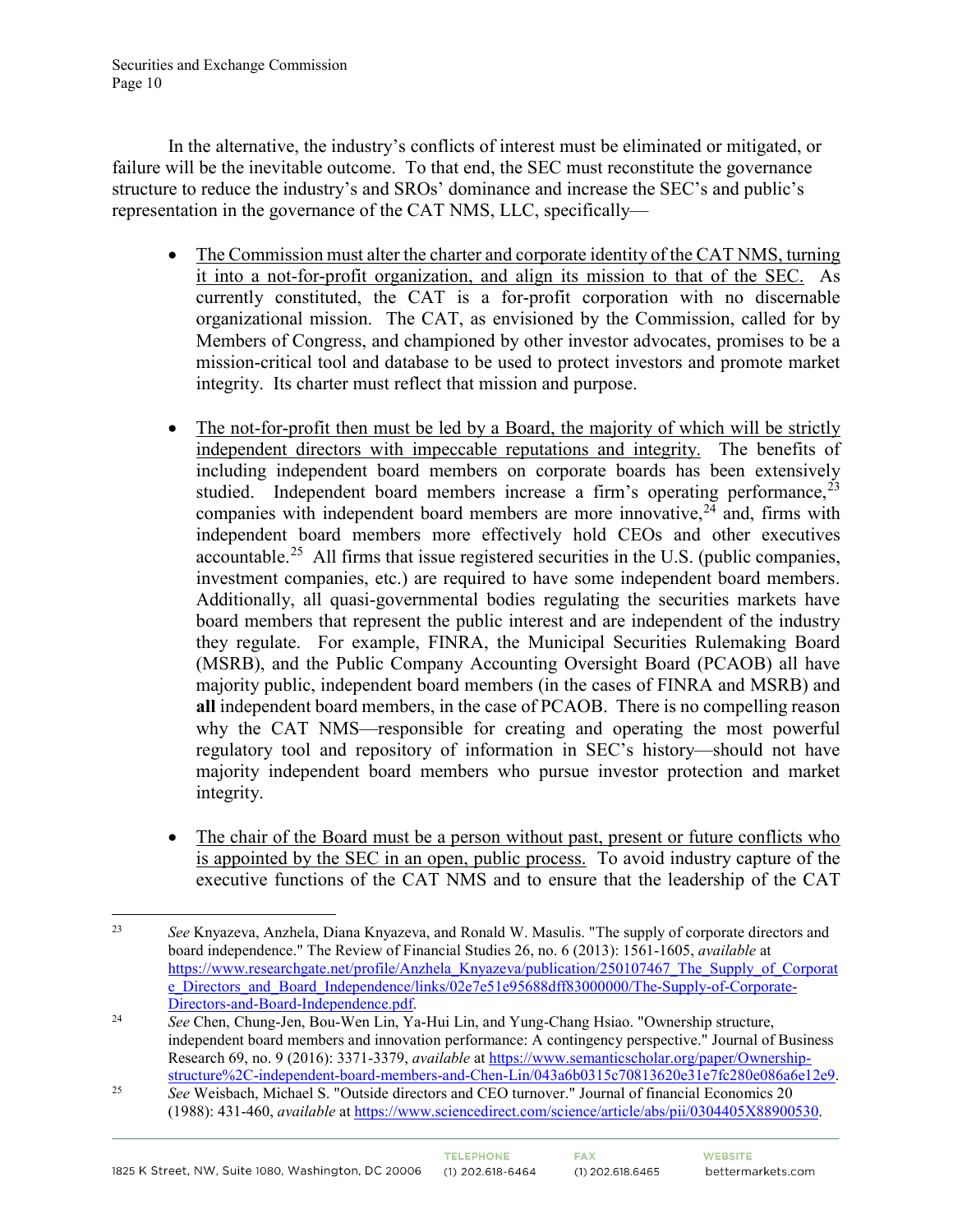NMS Board is solely focused on advancing the mission of investor protection and market integrity, the Commission should appoint the Chair of the Board through an open and public nominations process. Importantly, the Commission has extensive experience constituting Advisory Committees tasked with assessing complex, highly technical matters of our securities markets. These Advisory Committees invariably have non-industry yet highly capable, knowledgeable and public-interest-oriented individuals. The Commission has all the contacts and experience necessary to select a conflict-free individual as Chair of the Board.

- The Director of the Division of Trading and Markets must serve on the Board as the permanent sole vice-Chair. One of the significant challenges the SEC is facing with the CAT NMS is that it has no direct involvement in decision-making of the CAT NMS. With a permanent seat at the board table, the Commission would be maximally informed of the undertakings, successes, and failures of the CAT NMS, and be in a position to quickly react to such developments. The Division of Trading and Markets has the technical expertise to guide the Board and could offer regulatory user's perspectives that could help maintain the CAT user-friendly.
- The SEC should solely control access and usage of the CAT system. Given the nature of the data and how it can serve a commercial purpose, the profit-seeking exchanges should not have any access to the CAT. If the regulatory arms of the exchanges have a demonstrable regulatory need for access, they should request it on an as needed basis. The SEC may also consider granting permanent access to FINRA to be used to pursue FINRA's mission of investor protection and market integrity.<sup>[26](#page-10-0)</sup>

## The CAT Needs Upgrades To Be Maximally Effective.

An additional overriding flaw in the CAT system is that the performance specifications of the current CAT Plan indefensibly fall well short of what is necessary and technologically possible. It is as if the SEC wants to get out of 19th Century, but only to the 20<sup>th</sup> Century and not to the markets and private sector of the 21<sup>st</sup> Century. Building such a disadvantage into the CAT Plan at the beginning means that the SEC simply will never catch up with the industry and likely never be in a position to fully and properly protect investors and markets.

For example, the CAT Plan currently requires that Participants report data to the Central Repository by 8 a.m. on *the next trading day*. For example, a trade (or any other reportable event) completed at 9:30 a.m. on a Friday on an exchange would not have to be reported into the CAT system until the following Monday at 8 a.m. – 70.5 hours after the trade has occurred. And delays for hours or close to a full day would presumably be commonplace.

<span id="page-10-0"></span><sup>&</sup>lt;sup>26</sup> *See* "About FINRA" webpage where it succinctly describes its role in the securities markets, "Every" investor in America relies on one thing: fair financial markets. To protect investors and ensure the market's integrity, FINRA is a government-authorized not-for-profit organization that oversees U.S. broker-dealers. We work every day to ensure that everyone can participate in the market with confidence," *available* at [http://finra.org/about.](http://finra.org/about)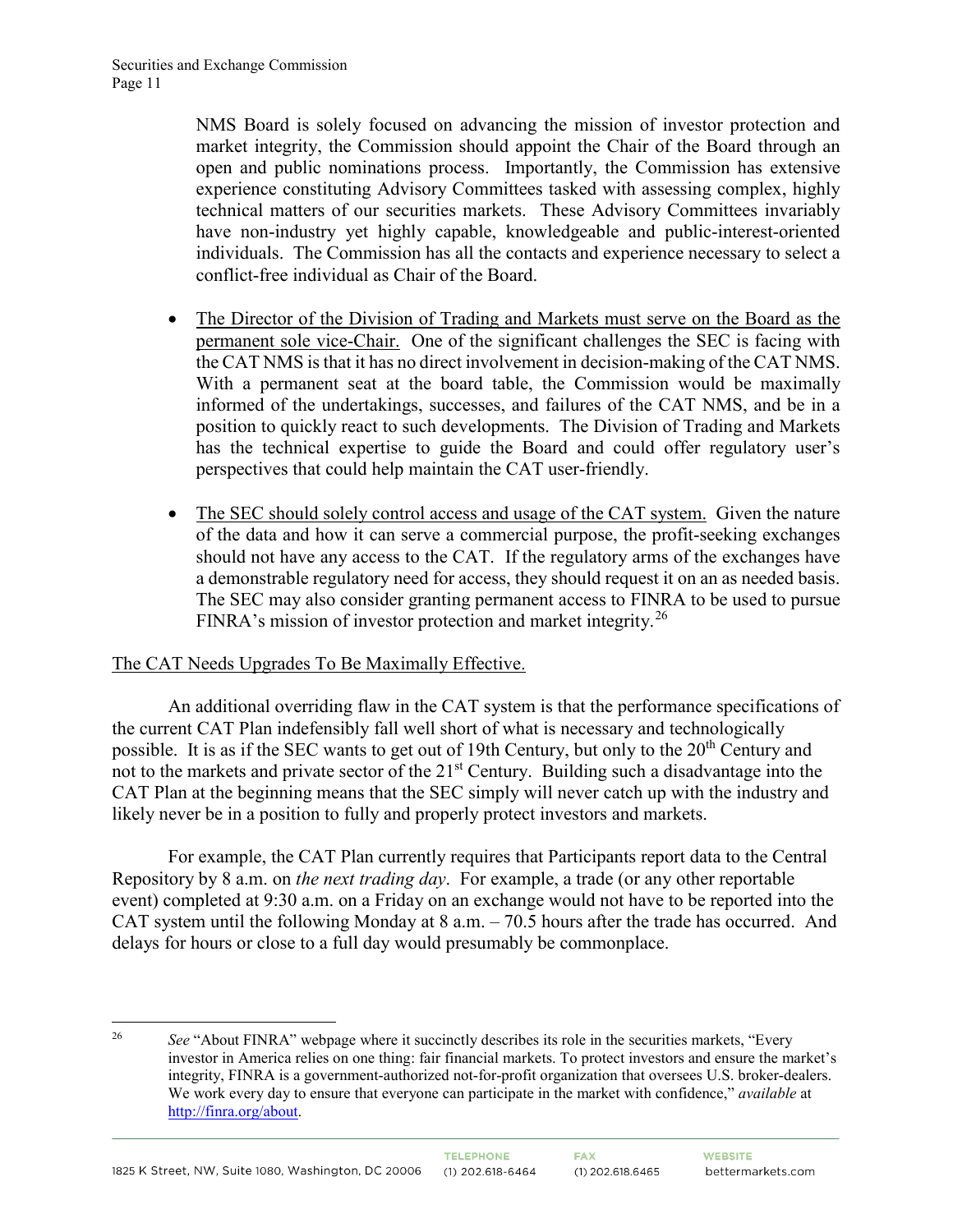In stark contrast, FINRA's TRACE and other systems already require much faster reporting, ranging from 10 seconds to 15 minutes on trade transactions. The CAT Plan offers no convincing justification—because, we submit, there is none—for the extraordinarily lax reporting time frame, particularly given that market participants have real time access to the information and electronic transmission of it would likely only take microseconds if not nanoseconds.

Real-time, or near real-time would allow for much more robust surveillance and quicker reaction time. As suggested by experts at Lawrence Berkeley National Laboratory, there are reliable measurement methods that can be devised with the help of a high-performance computer system that would provide regulators with early warnings of an impending Flash Crash-like event.<sup>[27](#page-11-0)</sup> These methods might provide as much as an hour of lead time, enabling regulators to intervene to pre-empt or mitigate such crashes (i.e., trading halts, circuit breakers, etc.). However, these would only be possible if the CAT receives real-time or near real-time reporting and is able to consolidate such data for monitoring and surveillance.

Without using the readily available real-time reporting functionality used today by other regulators and the industry itself, the CAT will serve at best as a data archive, not a meaningful surveillance system that could help the SEC detect unstable trading patterns, avert flash crashes, and halt abusive trading practices while they are in progress.

Finally, the CAT will also not include futures data, which is a glaring omission. The SEC and other regulators concluded that the Flash Crash itself was caused by a futures contracts trade. In other words, even if we had a fully operational CAT at the time of the 2010 Flash Crash, the CAT's database would not have included the necessary dataset to enable the SEC and the CFTC to conduct an audit to learn the identity of the trader or the type, timing, and size of the order – basically, what was then thought to be the causes of the crash.

### **CONCLUSION**

There simply is no other tool that could as positively, effectively, and efficiently impact the Commission's abilities to detect, deter and, if necessary, punish predatory market practices as that offered by a robustly implemented and state-of-the-art CAT. This mission-critical tool would indeed become a game-changer, but for that to happen, the Commission must bring to bear the full weight of its statutory authority and compel the implementation of the CAT. Some market integrity reforms are simply too important to outsource to a conflicted consortium of SROs. This is one of them. The sooner the Commission operationalizes this governing principle, the sooner the investing public, our capital markets, and the job creators and employees who depend on these markets, will realize the benefits of the CAT and the protections it would afford. We hope our comments are helpful to the Commission as it deliberates this proposal and the comment file.

Sincerely,

<span id="page-11-0"></span> <sup>27</sup> *See* "Federal Market Information Technology in the Post Flash Crash Era: Roles for Supercomputing." Bethel, E. Wes; David Leinweber; Oliver Rubel; and Keshenq Wu. Lawrence Berkeley National Laboratory (2011).